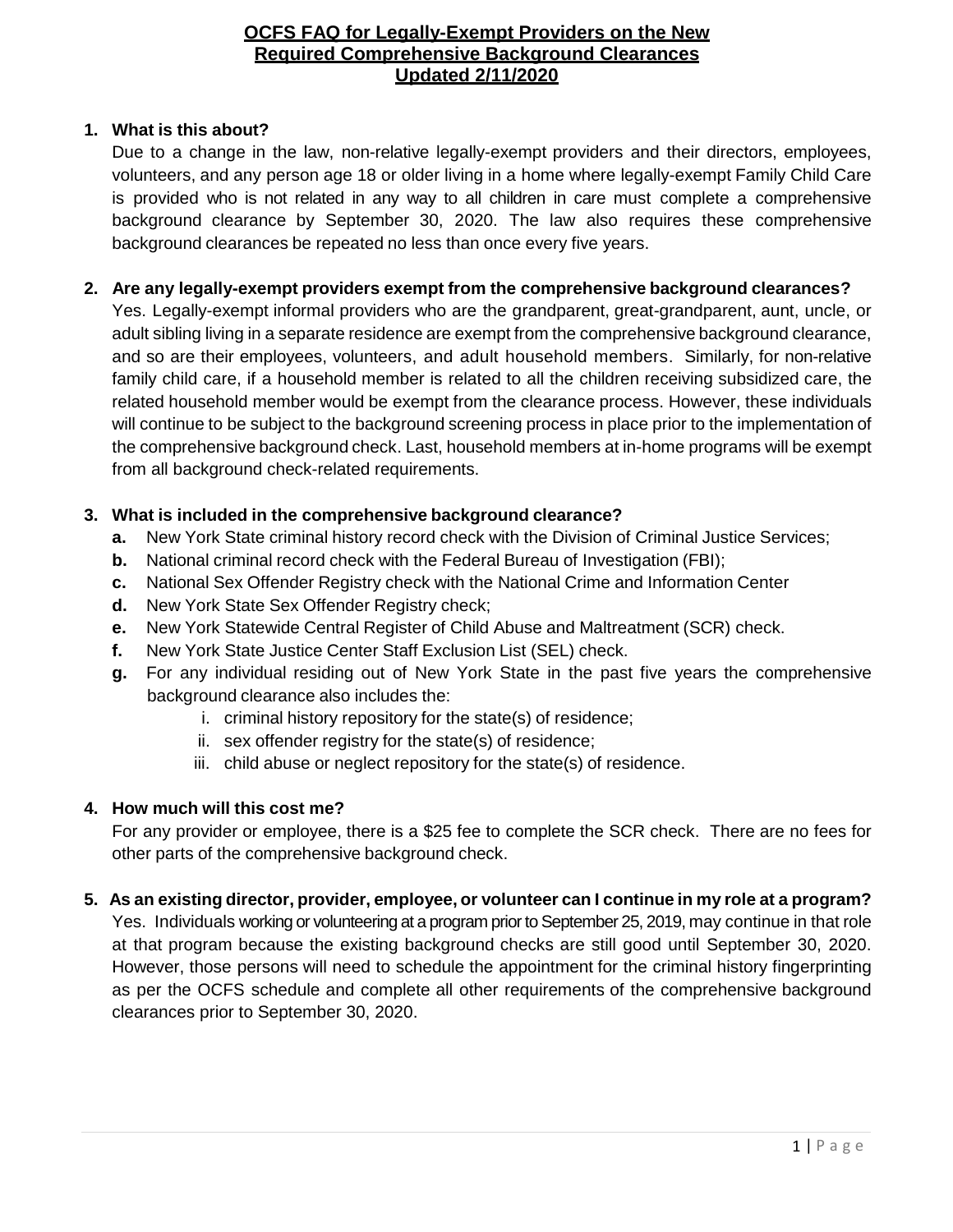#### **6. When do I need to complete the new comprehensive background clearance requirement?**

#### **a. Are you a NEW employee or volunteer starting at an enrolled legally-exempt group child care program on or after September 25, 2019?**

Effective February 7,2020, once you have completed your fingerprinting appointment and submitted your fingerprinting receipt and current medical form to the program, you may begin to work or volunteer, but you must be supervised by a person who has been fully cleared until the Office notifies you and the program that you are eligible to care for children based on the results of your comprehensive background check.

#### **b. Are you a NEW director starting work at an enrolled legally-exempt group child care program on or after September 25, 2019?**

If so, you must complete the comprehensive background clearance BEFORE beginning at the program.

#### **c . Are you a new employee, volunteer, or adult family child care household member not related in any way to all children in care starting at an enrolled legally-exempt informal program on or after September 25, 2019?**

If so, you must complete the comprehensive background clearance BEFORE beginning at the program.

#### **d. Are you a new applicant for enrollment submitted on or after September 25, 2019?**

You, and all other required individuals at your program, must complete the comprehensive background clearance BEFORE being enrolled.

#### **e. Were you an existing operator, director, employee, or volunteer at a legally-exempt program prior to September 25, 2019?**

Existing employees and volunteers must schedule a fingerprint appointment within seven days (before or after) of their next birthday. All the clearance forms (6000 series) must be completed and submitted at that same time.

Existing operators and directors must schedule a fingerprint appointment within seven days (before or after) of their next birthday or as part of the re-enrollment application, whichever occurs first. The 6000 series must also be completed and submitted at that same time.

## **f. Were you an existing provider, employee, volunteer, or adult family child care household member not related in any way to all children in care at a legally-exempt INFORMAL child care provider prior to September 25, 2019?**

If so, you will need to schedule the appointment for the criminal history fingerprinting prior to reenrollment and complete all other requirements of the comprehensive background clearances at the same time.

### **7. Can I allow new staff or volunteers to start at my legally-exempt group program without the comprehensive clearance completed if I make sure they are always supervised?**

As of February 7, 2020, employees and volunteers who were new on or after September 25, 2019 may begin once they complete their fingerprinting appointments and submit a fingerprint receipt and current medical form to the program. These individuals must be supervised at all times by a person who has been fully cleared until the Office notifies the person and the program that the person is eligible to care for children based on the results of the comprehensive background check.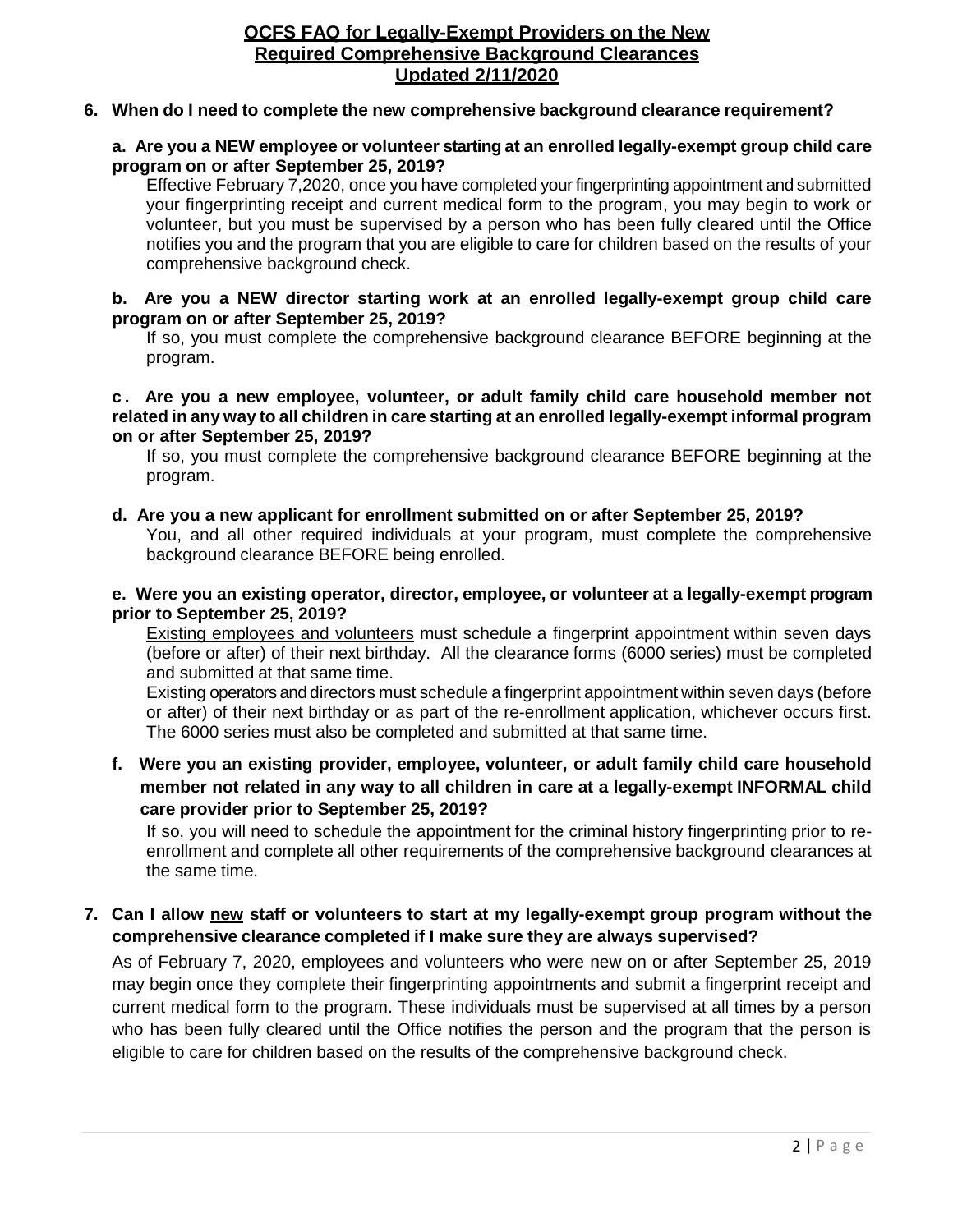# **8. I re-enroll every year; will the clearance need to be done every year?**

No. Once you go through this process, your comprehensive background clearances will be valid for up to 5 years, however certain parts such as the SEL and SCR would need to be repeated for a new role in child care program, and you would need to repeat the entire process if you separate from a role at a child care program for more than 180 days.

## **9. I work for multiple providers. Does that mean I will need to have this clearance multiple times?** Once an individual successfully completes the comprehensive background clearance requirements within NYS, their fingerprints can be associated ("waived") to another child care program within NYS. However, anytime you join a new program, a SCR and SEL check must be completed.

# **10. Can I challenge a determination by OCFS that I cannot work at a program due to my criminal history?**

Yes. There is a hearing right that is available to any person who has a discretionary crime appear as part of their criminal background check if that crime has resulted in a determination that the individual is not able to be a child care provider, director, employee or volunteer in a child care program.

# **11. What happens if an individual fails to schedule the fingerprinting appointment or fails to complete all parts of the comprehensive background clearance?**

For the first year of implementation of the new comprehensive background clearances, OCFS is focusing on the importance of providing technical assistance to child care programs and supporting efforts to come into compliance with the new requirements. This means programs should expect to hear from their enrollment agency on any compliance concerns and such staff will be working with the program to overcome barriers to compliance.

## **12. Are there additional regulatory changes we need to know about?**

Yes. The regulations issued in September 2019, and modified in February,2020 make a number of changes. Additional guidance will be forthcoming. The revised regulations can be found on our website at: https://ocfs.ny.gov/main/childcare/daycare regulations.asp. OCFS will be providing technical assistance on these changes over the course of the coming year. Programs can also reach out to their enrollment agency if they have questions.

# 13. Who can I go to for more information about these requirements and how it affects me or my **program?**

Please reach out to the enrollment agency for additional information or to report any issues with the comprehensive background clearance process. OCFS has also posted this document and copies of the letters regarding implementation sent to providers on our website. Please go to [https://ocfs.ny.gov/main/c](https://ocfs.ny.gov/main/)hildcare for additional resources.

# **14. If I am an existing legally-exempt group program director, employee, or volunteer, how far in advance can I schedule my fingerprint imaging appointment that is to occur within seven days of my birthday?**

Fingerprint imaging appointments may be scheduled up to 45 days in advance of the appointment window.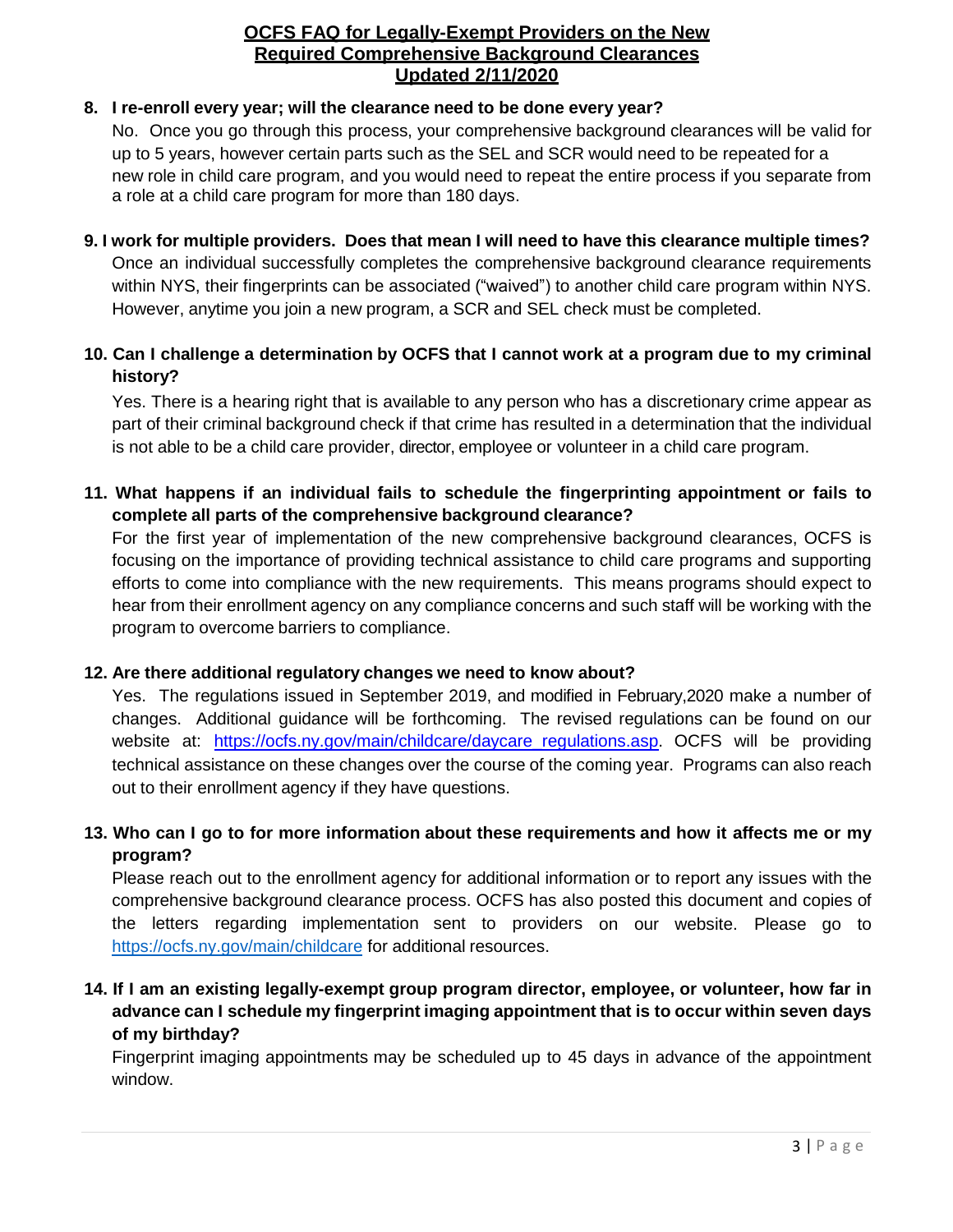### **15. I resided outside of the country in the past five years; do the "interstate" checks apply to other countries?**

Out-of-state clearance provisions apply to other US states, US Commonwealths and US territories. There is no requirement to check for a person's criminal history from other countries. Please note that the District of Columbia, US Virgin Islands, Guam, Commonwealth of Northern Mariana Islands, American Samoa, and Puerto Rico are all included in the "interstate" check for the purposes of the comprehensive background clearance. Therefore the "interstate" clearance provisions will apply to persons who have resided in the District of Columbia, US Virgin Islands, Guam, Commonwealth of Northern Mariana Islands, American Samoa and/or Puerto Rico in the past five years.

### **16. I am a legally-exempt provider transitioning to a licensed/registered provider, do I need to redo the comprehensive background clearances? What about my other household members?**

Once an individual successfully completes the comprehensive background clearance requirements within NYS, the clearance requirements can be associated ("waived") to another child care program within NYS provided that the individual has not separated from their role in a childcare program within NYS for a period of more than 180 consecutive days. A legally-exempt provider who has completed the comprehensive background check and later transitions to a licensed/registered provider will need to complete a new SCR and SEL. Household members must also complete a

new SCR and SEL, and for those individuals associated with the program that were exempt from the comprehensive background check process based on their or the provider being related to all children in care, the full check will need to be completed.

# 17. I have been cleared to work at Provider ABC but now want to work at Provider DEF. Do I need **to redo the comprehensive background check? Can I work at Provider DEF while my results are pending?**

Once an individual successfully completes the comprehensive background clearance requirements within NYS, the clearance requirements can be associated ("waived") to another child care program within NYS, provided that the individual has not separated from their role in a childcare program within NYS for a period of more than 180 consecutive days. However, anytime an individual joins a new program, a new SCR and SEL must be completed. The individual can begin in the new program while the SCR and SEL clearances are in process.

# 18. What should I do if I feel that the results of the background check are taking an extensive **amount of time?**

It is not anticipated that the comprehensive background checks will take a long time to complete, provided that the required documentation packet is completed with accurate information. However, if you feel that the process is taking an unusually long time, please contact your enrollment agency.

# **19. Am required to provide my Social Security number (SSN) at my fingerprint imaging appointment?**

If you have been issued an SSN, you must provide it at the fingerprint imaging appointment. An SSN is not required for those who have not had one issued to them.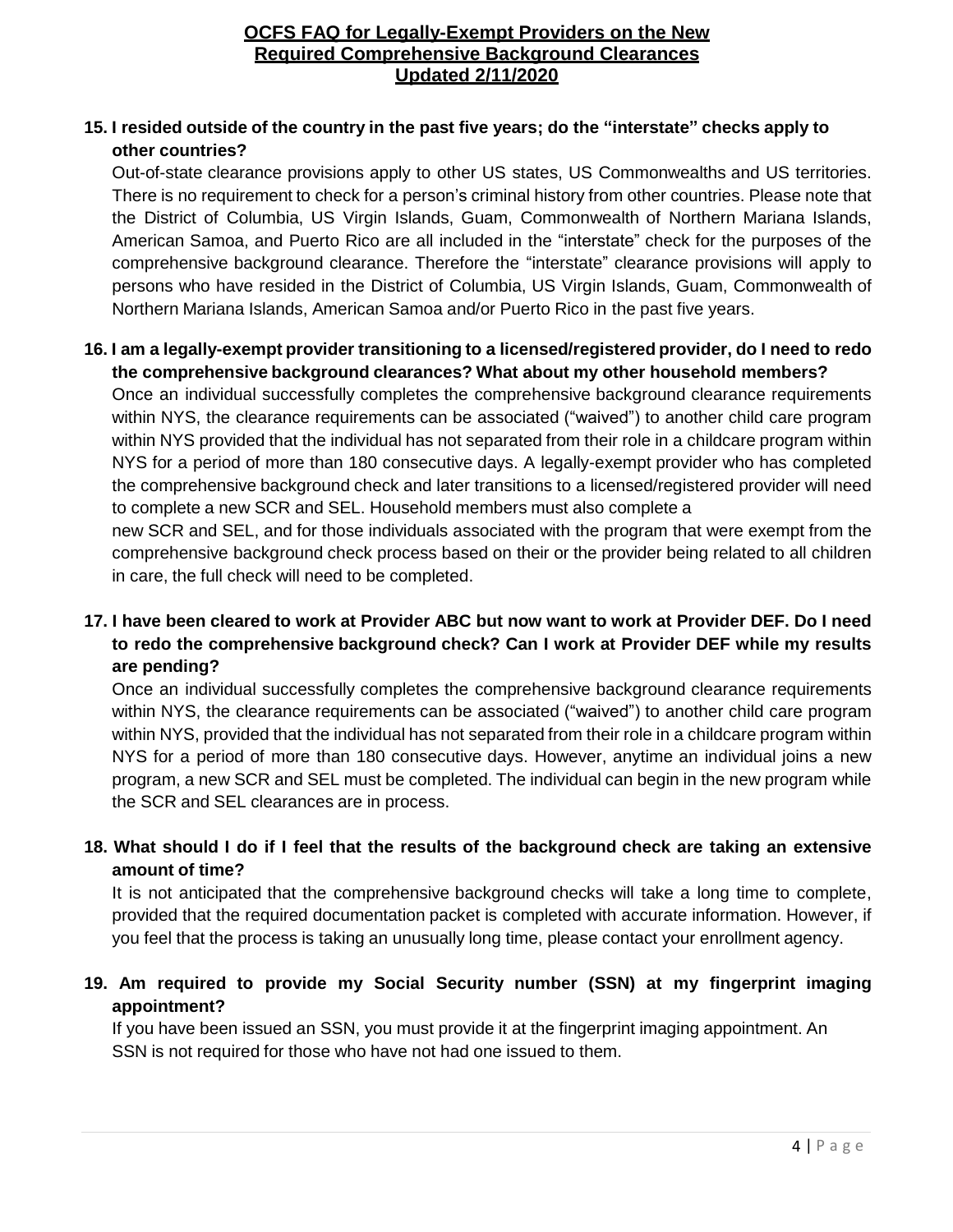#### **20. If I am an existing legally-exempt provider, director, employee, or volunteer, am I required to submit a medical statement?**

A medical statement (OCFS-6004) is a new requirement for legally-exempt group program employees and volunteers. New employees and volunteers at legally-exempt group programs must submit a copy of a current medical form to the program before beginning work. New and existing directors of legallyexempt group programs will need to submit a copy of this form to the enrollment agency at the time they complete the comprehensive background check. Existing employees and volunteers at legallyexempt group programs will be required to submit this form when completing the comprehensive background check in accordance with the schedule issued by OCFS for existing employees and volunteers. This requirement does not apply to informal child care providers.

#### **21. When the required clearance forms are completed, where are they to be submitted?**

Employees and volunteers of legally-exempt group programs must submit the completed forms to the director, who will then forward the relevant documents to the enrollment agency. For legally-exempt group programs, the existing director must send all the completed forms, including the medical form to the enrollment agency at the time they complete the comprehensive background check. New directors must submit the completed forms including the medical form to the enrollment agency at the time of hire. Informal child care providers, employees, volunteers and relevant household members should submit the forms to the enrollment agency. Copies of all forms should be maintained on site.

### **22. Is there a fillable PDF version of the 6000 series forms?**

The PDF versions are not fillable. However, the individual forms in WORD are fillable.

#### **23. What if a current/existing staff memberis unavailable and cannot follow the birthday schedule?**

OCFS asks that individuals make every effort to complete comprehensive background clearance requirements in accordance with the schedule that has been set forth by the Office. All individuals are required to complete comprehensive background check requirements by September 30, 2020. Throughout this time, OCFS is committed to partnering with programs to assist with compliance. Programs are encouraged to reach out to their enrollment agent in extenuating circumstances for guidance and technical assistance.

#### **24. What will the comprehensive background check clearance letter look like?**

Programs will receive a comprehensive background clearance letter for all required individuals which indicates whether the individual is eligible or ineligible to work in child care.

### **25. How long is the process to get the clearance letter- provided all the documentation has been submitted?**

It is not anticipated that the comprehensive background checks will take a long time to complete, provided that the required documentation packet is completed with accurate information. However, if you feel that the process is taking an unusually long time for completion, please contact your enrollment agency.